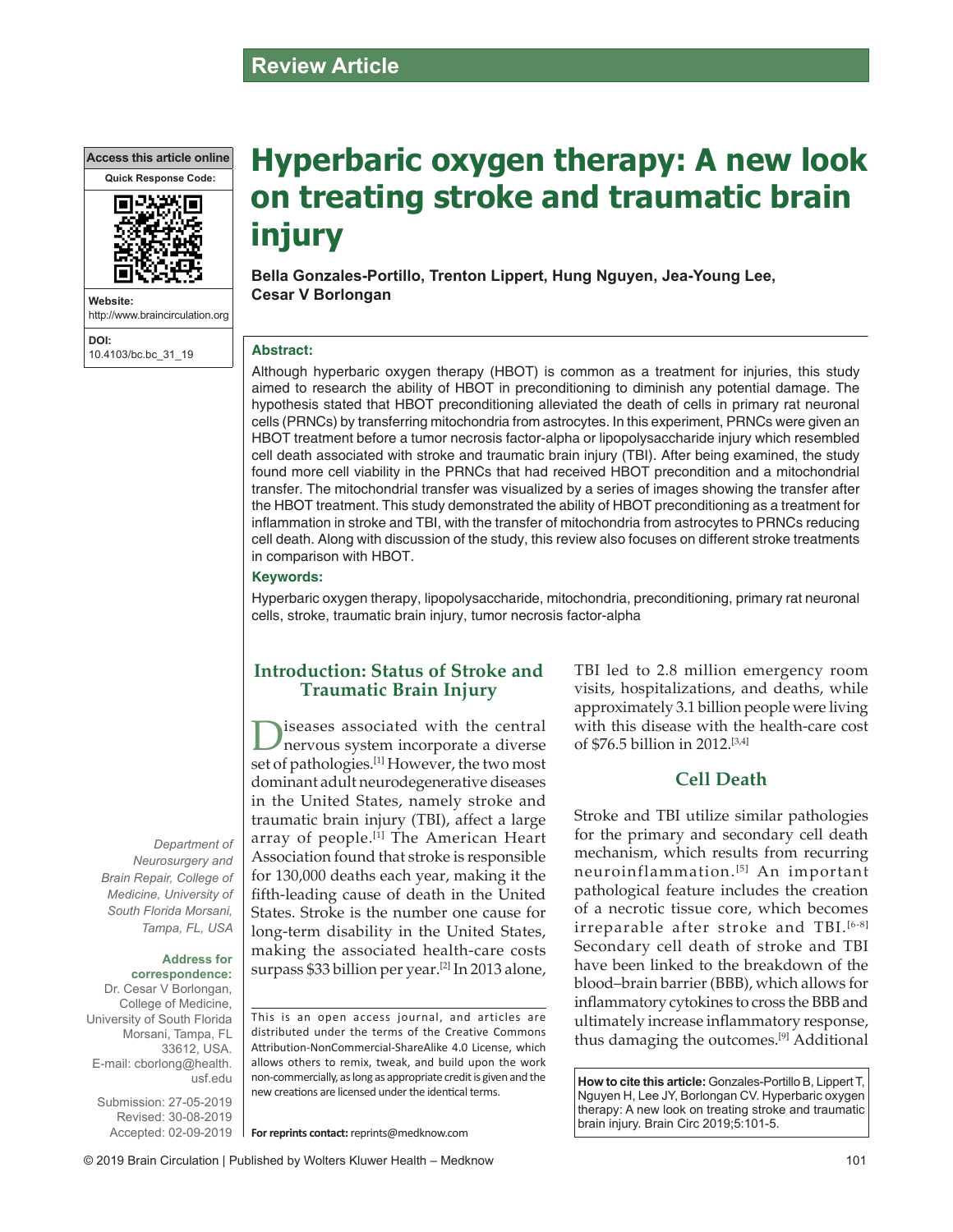neurodegeneration following the damaged BBB has been found due to factors such as oxidative stress, apoptosis, and mitochondrial dysfunction.<sup>[10-13]</sup>

# **Hyperbaric Oxygen Therapy: A Novel Therapeutic Approach**

Hyperbaric oxygen therapy (HBOT) has been presented as a possible treatment for TBI and stroke.[14,15] This method uses a pressurized chamber of 2–3 absolute atmospheres, which results in hyperoxygenation of tissues, thus inducing angiogenesis and the recruitment of progenitor cells to the damaged regions.<sup>[16-18]</sup> HBOT can be used for patients with open wounds from burns or diabetic ulcers.<sup>[19,20]</sup> The chronic stages of stroke are a possible window for HBOT to be used, as the acute stage is more difficult and in need of higher technology to successfully accomplish this therapy.[14] This therapy works to alleviate impairments associated with strokes such as memory loss, language, and comprehension deficits.<sup>[14,21]</sup> The unpredictable occurrence of TBI impedes the usage of HBOT as treatment for brain trauma patients.[22] Secondary cell death has become the main target for HBOT treatment, as reduction in the levels of inflammatory cytokines has been associated with limiting peri-infarct/peri-impact tissue loss.<sup>[23,24]</sup> There is still more to investigate surrounding HBOT and the sequestration of inflammation.<sup>[25]</sup>

### **The Effectiveness of Hyperbaric Oxygen Therapy**

The role of the preconditioning paradigm is yet to be explored regarding HBOT. Studies have demonstrated preclinical efficacy of HBOT preconditions for neuronal cell loss, but rarely, any mechanism‑based assessments have explained the function of HBOT.<sup>[26-29]</sup> Alternative therapies to treat stroke and TBI have been investigated further.[30] The mitochondria is an important point of investigation to further develop the understanding of HBOT preconditioning.<sup>[31-33]</sup> Functioning extracellular mitochondria were transferred from astrocytes to neurons after neuronal cell death due to stroke.<sup>[34]</sup> The current study looked at HBOT preconditioning in the limitation of neuronal cell death after the inflammatory response, which imitated secondary cell death associated with stroke and TBI. The possibility of transferring mitochondria as the treatment of neuronal cells was also explored in this study.<sup>[35-40]</sup> The hypothesis states that when astrocytic mitochondria were transferred into neurons, after HBOT preconditioning, neuronal cell viability after inflammatory response would be improved.

### **Transferring Mitochondria**

This study illustrated the effects of HBOT preconditioning as a therapy treatment against cell death that is associated with neurodegenerative diseases, specifically stroke and TBI. The study found that when primary neuronal cells were subjected to HBOT preconditioning before an inflammatory insult, there was a reduced number of cell deaths. On further investigation, the study discovered an increase in the number of astrocytic mitochondria found in the primary neuronal cells. These findings indicate that HBOT can reduce the inflammatory response of the neuronal cells through the transfer of mitochondria. The function of mitochondria is important in stroke and TBI since it plays a role in the secondary injury mechanism.<sup>[41,42]</sup> However, using HBOT preconditioning as a treatment for these diseases has provided mixed results ranging from therapeutic to harmful.<sup>[14]</sup>

# **Reducing Cell Death**

The use of HBOT as therapeutic treatments has only been discovered recently. Studies have proposed a variety of mechanisms that allow for HBOT's positive effects, such as reducing inflammation and stabilizing the BBB.<sup>[43-46]</sup> These mechanisms are associated with the destruction of mitochondria which led the current study to research the role of mitochondria as a target of HBOT.<sup>[47,48]</sup> After stroke, the transfer of mitochondria was observed lining up with the research.[34] This discovery forms the possibility of an HBOT treatment for individuals at a high risk of the diseases by providing a way to reduce secondary cell death. The current study was able to detect an increase in astrocytic mitochondria in the primary rat neuronal cells of the HBOT treated group using Mitotracker labeling.

# **Resisting Inflammatory Response**

Researchers also found that injured neurons who had been exposed to tumor necrosis factor-alpha (TNF-alpha) or lipopolysaccharide (LPS) increased the astrocytic mitochondrial transfer. It was found that HBOT preconditioning in common conditions aided astrocytic mitochondrial transfer in comparison to the TNF‑alpha and LPS groups. HBOT preconditioning combined with the inflammatory response increased the transfer of mitochondria. This indicates that neurons with more astrocytic mitochondria are more likely to survive an inflammatory response than neurons with less astrocytic mitochondria. This information supports the idea that astrocytic mitochondria are more resistant to inflammatory response than neuronal mitochondria.<sup>[35,49]</sup>

### **Hyperbaric Oxygen Therapy Induces Neuroprotection**

The study demonstrated that the HBOT treatment was tolerated because the cells remained viable marking this a safe and effective procedure [Figure 1]. It was also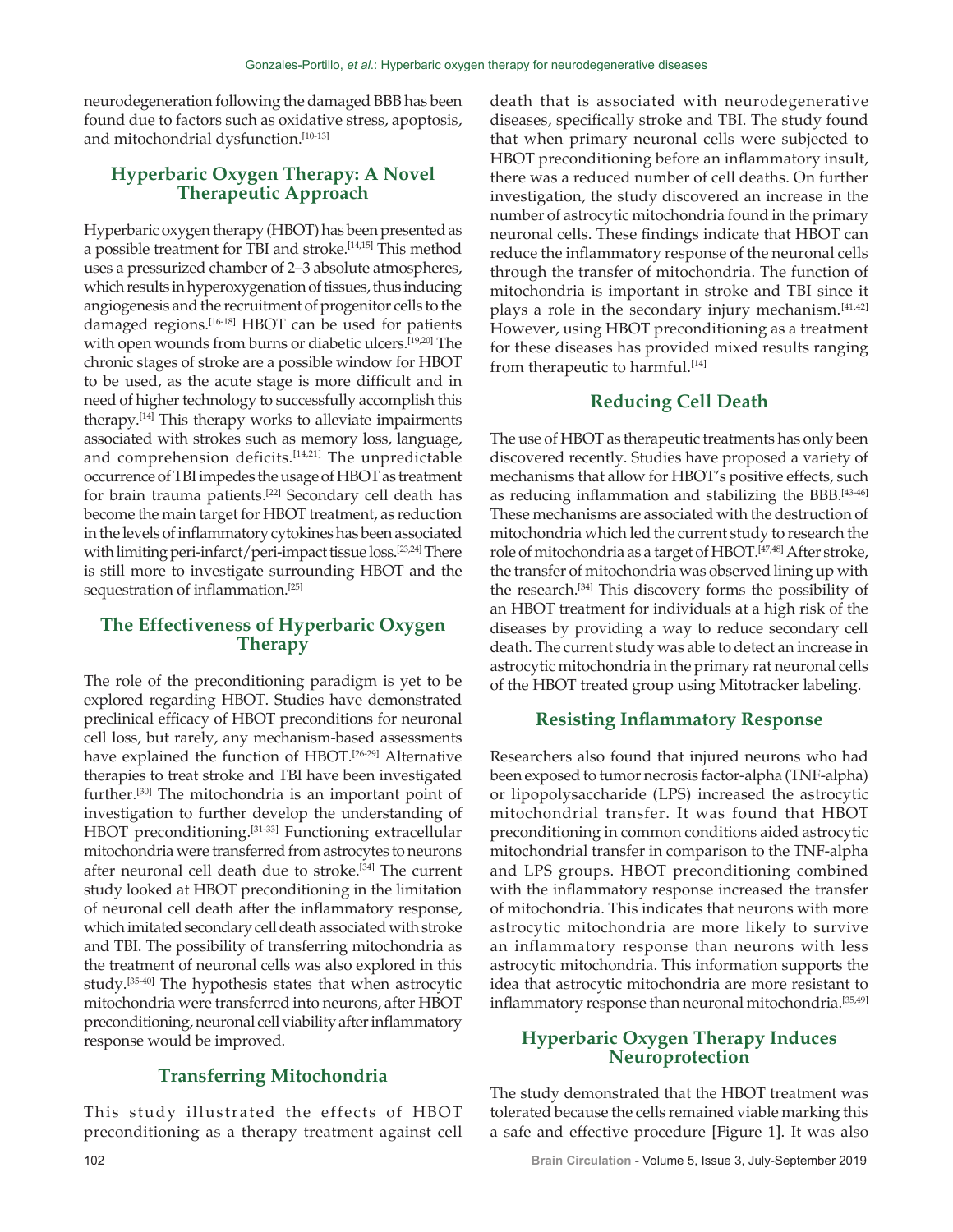

**Figure 1:** Stroke impairs the mitochondria in cultured cells, which is repaired by hyperbaric oxygen therapy

found that the mitochondrial transfer occurred almost immediately after the HBOT treatment and lasted for around 20 min after the treatment ceased. Using HBOT treatment for a short period induces neuroprotection and protects the cells from the effects of prolonged HBOT.[50,51] This study had some limitations. The images that were collected were taken after the HBOT, which prevented the researchers from accurately detecting the beginning of the mitochondrial transfers.

#### **Applying Hyperbaric Oxygen Therapy to Clinics**

Although this study demonstrated a single HBOT treatment, multiple short HBOT treatments may also provide a functional result due to the neurological deficits caused by stroke and TBI. Additional studies will continue to occur exploring both post- and pre‑injury HBOT. To begin using this treatment at the clinic, a trial will need to take place with a population of individuals who are at a higher risk of these cerebrovascular injuries. HBOT treatments will need to be observed in *in vivo* disease models. To find the safest and effective treatment of HBOT various trials under different conditions will need to be tested.<sup>[52]</sup> Recent studies have been able to test HBOT treatments on rodent models allowing them to find successful protocols.[53]

#### **The Potential of Hyperbaric Oxygen Therapy**

Following the Food and Drug Administration regulations, HBOT will be implemented in clinics once treatments are revised for human.[19,20] HBOT preconditioning provides a possible treatment for inflammation associated with many cerebrovascular diseases. HBOT can be an alternative method to other treatments for TBI and stroke such as invasive procedures such cell transplants.[54] The astrocytic mitochondrial transfer to neurons acts as a mechanism of HBOT to provide protections against inflammation. This ability to limit damage done by cerebrovascular injuries in high-risk individuals may reduce the burden of these diseases on our economy.

### **Current Stroke Treatments**

Revascularization has been explored as a stroke therapy method; however, new research points to nondrug neuroprotective therapies such as oxygen therapy as a way to prevent brain damage that results from a stroke.<sup>[55]</sup> An ischemic stroke occurs when the blood supply to the brain is blocked, therefore depriving the brain of sufficient oxygen.<sup>[56]</sup> Studies have shown that HBOT can minimize neurological impairment caused due to a stroke by increasing oxygen supply, therefore reducing ischemia injury.[56] HBO preconditioning performed on rats has also been found to enhance an enzyme that protects against MCAO.[57] Along with HBO, normobaric oxygen (NBO) therapy has been explored. In contrast to HBO, NBO administers 100% oxygen at one atmosphere. Studies have shown that NBO counteracts hypoxic conditions induced by an ischemic event.[58] NBO protects the BBB from damage by inhibiting an NADPH oxidase enzyme complex that is unregulated during a stroke.<sup>[59]</sup> HBO therapies have been administered following an ischemic event. Results from a study show that these therapies had neuroprotective effects by facilitating the BBB integrity.[60-63] In a different study, focused on neuroprotection mediated by hormetic mechanisms, hormetic dose responses were observed as decreasing the amount of damage caused by stroke and TBI.<sup>[61]</sup> Along with these stroke therapies, one study found that transplanting amniotic fluid stem cells may help reduce the damage caused due to a stroke by promoting neurogenesis.[64] Stem cells are a viable option for stroke treatment since they can initiate regenerative processes in the brain.<sup>[65]</sup>

Mitochondrial dysfunction has been discovered to play a role in the neural damage that results from an ischemic event. There is evidence that transferring healthy mitochondria from stem cells to replace ischemic‑injured cells is a viable method for treating damaged cells.[66]

#### **Financial support and sponsorship**

Dr. Borlongan is funded by National Institutes of Health (NIH) R01NS090962, NIH R01NS102395, NIH R21NS109575, and Veterans Affairs Merit Review I01 BX001407.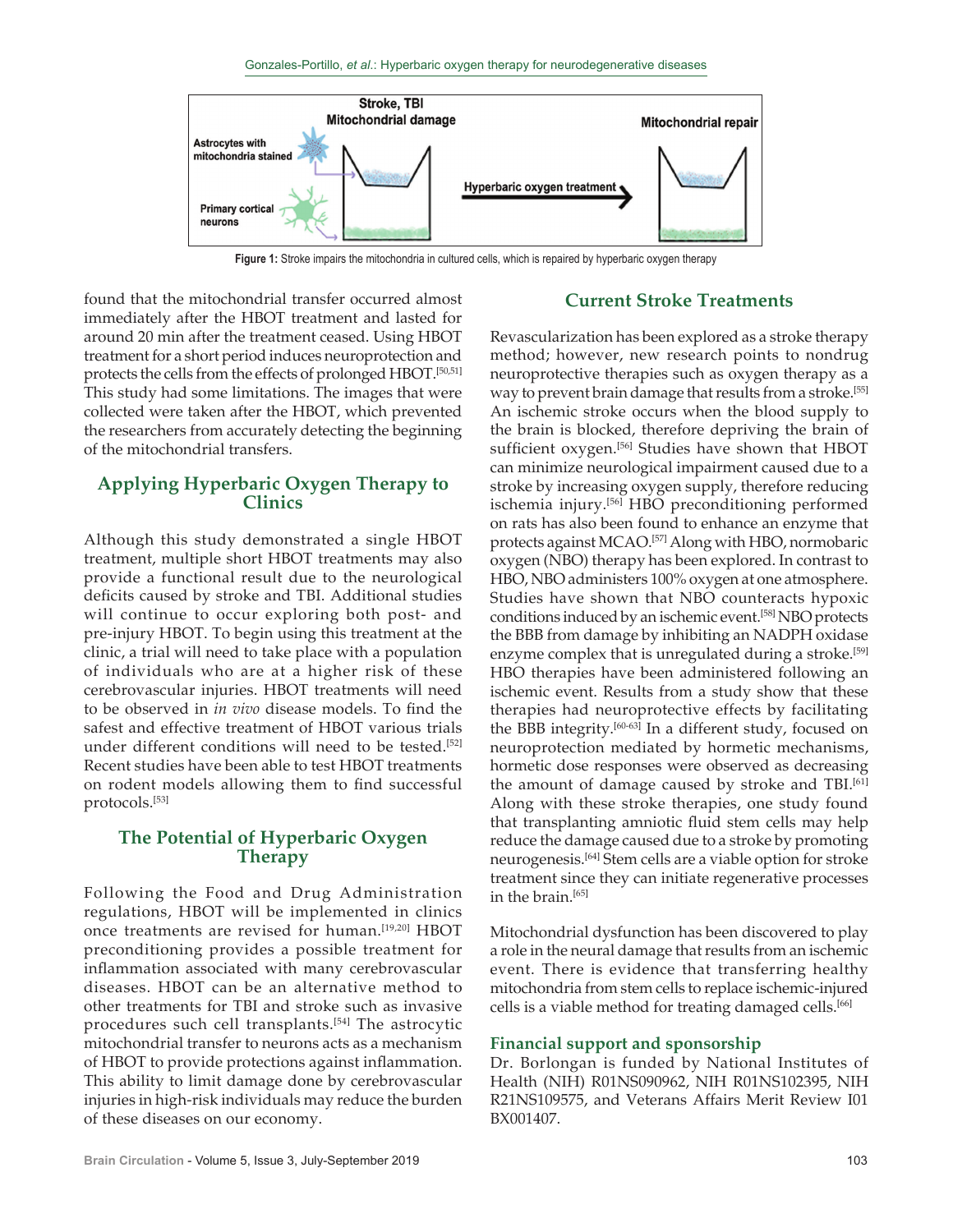#### **Conflicts of interest**

There are no conflicts of interest.

#### **References**

- 1. Borlongan CV, Burns J, Tajiri N, Stahl CE, Weinbren NL, Shojo H, *et al.* Epidemiological survey‑based formulae to approximate incidence and prevalence of neurological disorders in the United States: A meta‑analysis. PLoS One 2013;8:e78490.
- 2. Benjamin EJ, Blaha MJ, Chiuve SE, Cushman M, Das SR, Deo R, *et al.* Heart disease and stroke statistics‑2017 update: A report from the American Heart Association. Circulation 2017;135:e146-603.
- Taylor CA, Bell JM, Breiding MJ, Xu L. Traumatic brain injury‑related emergency department visits, hospitalizations, and deaths – United States, 2007 and 2013. MMWR Surveill Summ 2017;66:1‑6.
- 4. Ma VY, Chan L, Carruthers KJ. Incidence, prevalence, costs, and impact on disability of common conditions requiring rehabilitation in the United States: Stroke, spinal cord injury, traumatic brain injury, multiple sclerosis, osteoarthritis, rheumatoid arthritis, limb loss, and back pain. Arch Phys Med Rehabil 2014;95:986‑950.
- 5. Borlongan CV, Chopp M, Steinberg GK, Bliss TM, Li Y, Lu M, *et al.* Potential of stem/progenitor cells in treating stroke: The missing steps in translating cell therapy from laboratory to clinic. Regen Med 2008;3:249-50.
- Nguyen H, Aum D, Mashkouri S, Rao G, Vega Gonzales-Portillo JD, Reyes S, *et al.* Growth factor therapy sequesters inflammation in affording neuroprotection in cerebrovascular diseases. Expert Rev Neurother 2016;16:915‑26.
- 7. Kumar A, Loane DJ. Neuroinflammation after traumatic brain injury: Opportunities for therapeutic intervention. Brain Behav Immun 2012;26:1191‑201.
- Giunta B, Obregon D, Velisetty R, Sanberg PR, Borlongan CV, Tan J. The immunology of traumatic brain injury: A prime target for Alzheimer's disease prevention. J Neuroinflammation 2012;9:185.
- 9. Prakash R, Carmichael ST. Blood‑brain barrier breakdown and neovascularization processes after stroke and traumatic brain injury. Curr Opin Neurol 2015;28:556‑64.
- 10. Readnower RD, Chavko M, Adeeb S, Conroy MD, Pauly JR, McCarron RM, *et al.* Increase in blood‑brain barrier permeability, oxidative stress, and activated microglia in a rat model of blast‑induced traumatic brain injury. J Neurosci Res 2010;88:3530‑9.
- 11. ZuoW, Zhang S, Xia CY, GuoXF, HeWB, Chen NH. Mitochondria autophagy is induced after hypoxic/ischemic stress in a Drp1 dependent manner: The role of inhibition of drp1 in ischemic brain damage. Neuropharmacology 2014;86:103-15.
- 12. Okazawa H, Ikawa M, Tsujikawa T, Kiyono Y, Yoneda M. Brain imaging for oxidative stress and mitochondrial dysfunction in neurodegenerative diseases. Q J Nucl Med Mol Imaging 2014;58:387‑97.
- 13. Liu B, Zhang YH, Jiang Y, Li LL, Chen Q, He GQ, *et al.* Gadd45b is a novel mediator of neuronal apoptosis in ischemic stroke. Int J Biol Sci 2015;11:353‑60.
- 14. Zhai WW, Sun L, Yu ZQ, Chen G. Hyperbaric oxygen therapy in experimental and clinical stroke. Med Gas Res 2016;6:111‑8.
- 15. Hu Q, Manaenko A, Xu T, Guo Z, Tang J, Zhang JH. Hyperbaric oxygen therapy for traumatic brain injury: Bench-to-bedside. Med Gas Res 2016;6:102-10.
- 16. Tepper OM, Capla JM, Galiano RD, Ceradini DJ, Callaghan MJ, Kleinman ME, *et al.* Adult vasculogenesis occurs through *in situ*  recruitment, proliferation, and tubulization of circulating bone marrow‑derived cells. Blood 2005;105:1068‑77.
- 17. Thom SR. Hyperbaric oxygen: Its mechanisms and efficacy. Plast Reconstr Surg 2011;127 Suppl 1:131S‑41S.
- 18. Bhutani S, Vishwanath G. Hyperbaric oxygen and wound healing. Indian J Plast Surg 2012;45:316‑24.
- 19. Stoekenbroek RM, Santema TB, Legemate DA, Ubbink DT, van den Brink A, Koelemay MJ. Hyperbaric oxygen for the treatment of diabetic foot ulcers: A systematic review. Eur J Vasc Endovasc Surg 2014;47:647‑55.
- 20. Selçuk CT, Ozalp B, Durgun M, Tekin A, Akkoç MF, Alabalik U, *et al.* The effect of hyperbaric oxygen treatment on the healing of burn wounds in nicotinized and nonnicotinized rats. J Burn Care Res 2013;34:e237‑43.
- 21. Sun JH, Tan L, Yu JT. Post-stroke cognitive impairment: Epidemiology, mechanisms and management. Ann Transl Med 2014;2:80.
- 22. Seule M, Brunner T, Mack A, Hildebrandt G, Fournier JY. Neurosurgical and intensive care management of traumatic brain injury. Facial Plast Surg 2015;31:325‑31.
- 23. Meng XE, Zhang Y, Li N, Fan DF, Yang C, Li H, *et al.* Hyperbaric oxygen alleviates secondary brain injury after trauma through inhibition of TLR4/NF‑ΚB signaling pathway. Med Sci Monit 2016;22:284‑8.
- 24. Shojo H, Kaneko Y, Mabuchi T, Kibayashi K, Adachi N, Borlongan CV. Genetic and histologic evidence implicates role of inflammation in traumatic brain injury‑induced apoptosis in the rat cerebral cortex following moderate fluid percussion injury. Neuroscience 2010;171:1273‑82.
- 25. Gill AL, Bell CN. Hyperbaric oxygen: Its uses, mechanisms of action and outcomes. QJM 2004;97:385‑95.
- 26. Gamdzyk M, Małek M, Bratek E, Koks A, Kaminski K, Ziembowicz A, *et al.* Hyperbaric oxygen and hyperbaric air preconditioning induces ischemic tolerance to transient forebrain ischemia in the gerbil. Brain Res 2016;1648:257‑65.
- 27. Yang L, Tang J, Chen Q, Jiang B, Zhang B, Tao Y, *et al.* Hyperbaric oxygen preconditioning attenuates neuroinflammation after intracerebral hemorrhage in rats by regulating microglia characteristics. Brain Res 2015;1627:21‑30.
- 28. André‑Lévigne D, Modarressi A, Pignel R, Bochaton‑Piallat ML, Pittet-Cuénod B. Hyperbaric oxygen therapy promotes wound repair in ischemic and hyperglycemic conditions, increasing tissue perfusion and collagen deposition. Wound Repair Regen 2016;24:954‑65.
- 29. Dougherty JE. The role of hyperbaric oxygen therapy in crush injuries. Crit Care Nurs Q 2013;36:299‑309.
- 30. Newman MB, Misiuta I, Willing AE, Zigova T, Karl RC, Borlongan CV, *et al.* Tumorigenicity issues of embryonic carcinoma‑derived stem cells: Relevance to surgical trials using NT2 and HNT neural cells. Stem Cells Dev 2005;14:29-43.
- 31. Cheng G, Kong RH, Zhang LM, Zhang JN. Mitochondria in traumatic brain injury and mitochondrial-targeted multipotential therapeutic strategies. Br J Pharmacol 2012;167:699‑719.
- 32. Muriach M, Flores-Bellver M, Romero FJ, Barcia JM. Diabetes and the brain: Oxidative stress, inflammation, and autophagy. Oxid Med Cell Longev 2014;2014:102158.
- 33. Kamp DW, Shacter E, Weitzman SA. Chronic inflammation and cancer: The role of the mitochondria. Oncology (Williston Park) 2011;25:400‑10, 413.
- 34. Hayakawa K, Esposito E, Wang X, Terasaki Y, Liu Y, Xing C, *et al.* Transfer of mitochondria from astrocytes to neurons after stroke. Nature 2016;535:551‑5.
- 35. Borlongan CV, Yamamoto M, Takei N, Kumazaki M, Ungsuparkorn C, Hida H, *et al.* Glial cell survival is enhanced during melatonin‑induced neuroprotection against cerebral ischemia. FASEB J 2000;14:1307‑17.
- 36. FahrigT, Gerlach I, Horváth E. Asynthetic derivative of the natural product rocaglaol is a potent inhibitor of cytokine-mediated signaling and shows neuroprotective activity *in vitro* and in animal models of Parkinson's disease and traumatic brain injury.